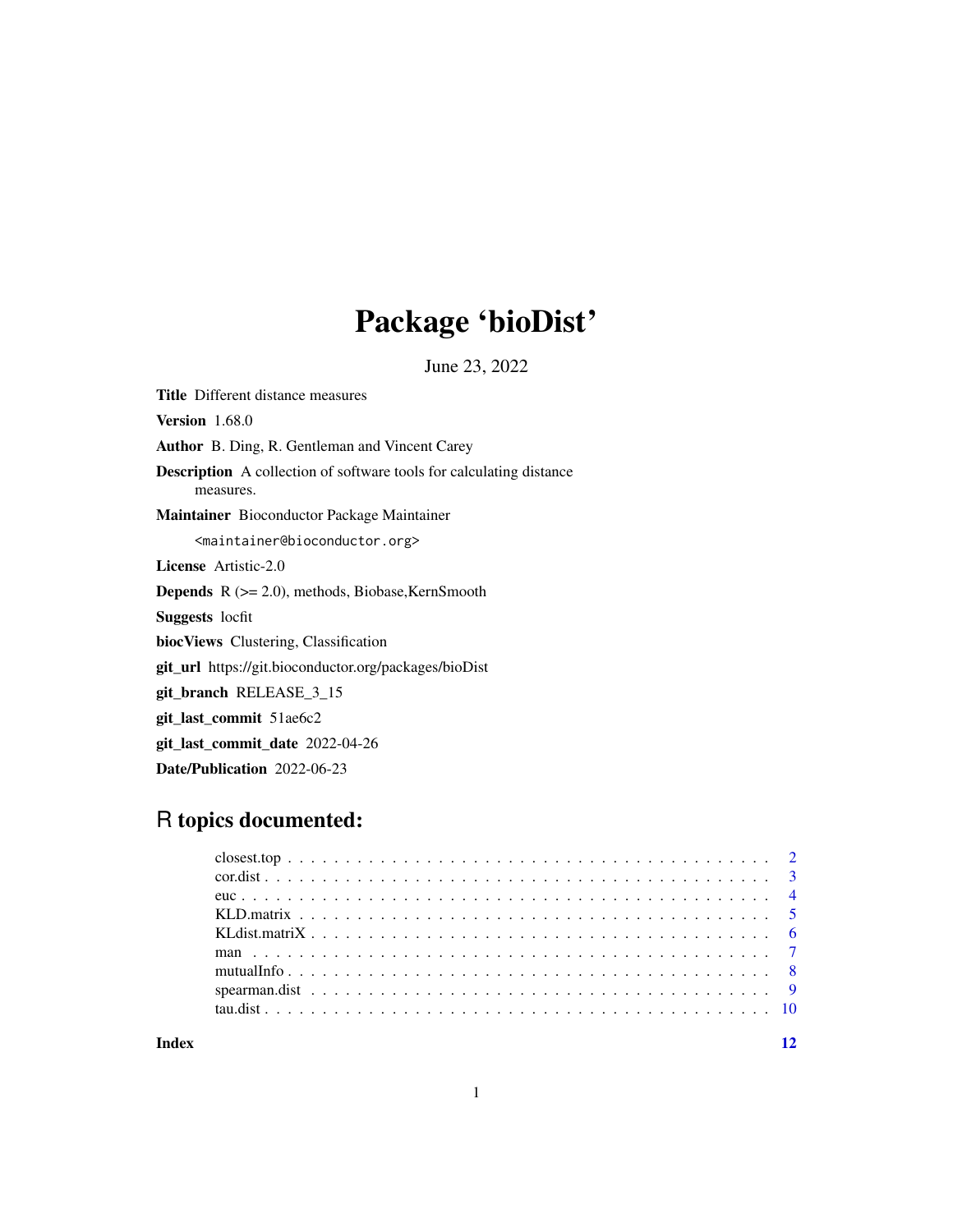<span id="page-1-0"></span>

Find the closest genes to the supplied target gene based on the supplied distances.

#### Usage

```
closest.top(x, dist.mat, top)
```
#### Arguments

| $\mathsf{x}$ | the name of the gene (feature) to use.         |
|--------------|------------------------------------------------|
| dist.mat     | either a dist object or a matrix of distances. |
| top          | the number of closest genes desired.           |

#### Details

The feature named x must be in the supplied distances. If so, then the top closest other features are returned.

#### Value

A vector of names of the top closest features.

#### Author(s)

Beiying Ding

#### See Also

[cor.dist](#page-2-1), [spearman.dist](#page-8-1), [tau.dist](#page-9-1),[euc](#page-3-1), [man](#page-6-1),[KLdist.matrix](#page-5-1),[KLD.matrix](#page-4-1),[mutualInfo](#page-7-1)

#### Examples

```
data(sample.ExpressionSet)
sE <- sample.ExpressionSet[1:100,]
d1 <- KLdist.matrix(sE, sample = FALSE)
closest.top(featureNames(sE)[1], d1, 5)
```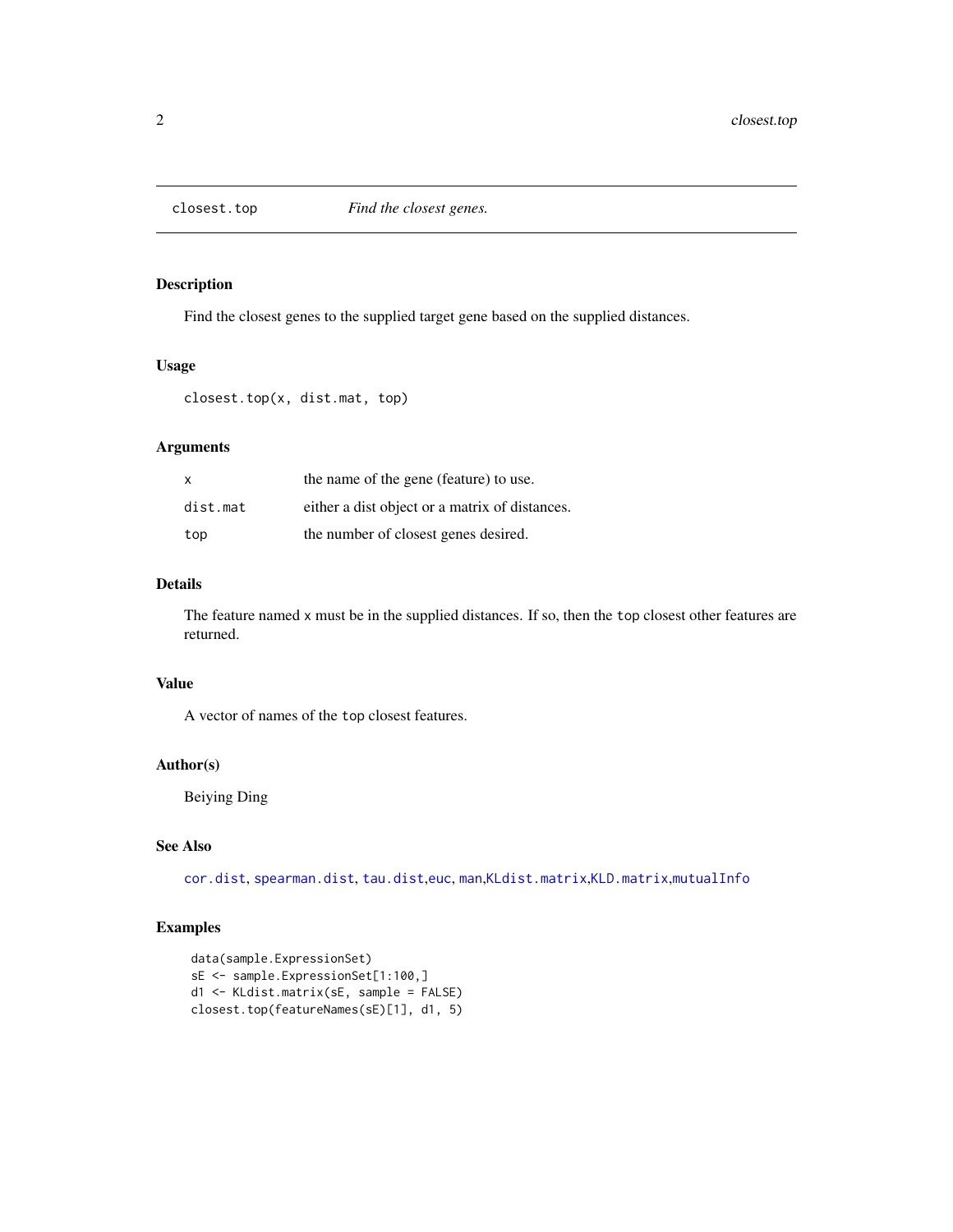<span id="page-2-1"></span><span id="page-2-0"></span>

Calculate pairwise Pearson correlational distances, i.e. 1-COR or 1-|COR|, and saves as a 'dist' object

#### Usage

 $cor.dist(x, \ldots)$ 

#### Arguments

| x | n by p matrix or ExpressionSet; if x is an ExpressionSet, then the function uses<br>its 'exprs' slot.                                                                           |
|---|---------------------------------------------------------------------------------------------------------------------------------------------------------------------------------|
| . | arguments passed to cor.dist:                                                                                                                                                   |
|   | • absif TRUE, then 1-ICORI else 1-COR, default is TRUE.                                                                                                                         |
|   | • diagif TRUE, then the diagonal of the distance matrix will be displayed,<br>default is FALSE.                                                                                 |
|   | • upper if TRUE, then the upper triangle of the distance matrix will be dis-<br>played, default is FALSE.                                                                       |
|   | • sample for objects of classes that extend eset: if TRUE, then distances are<br>computed between samples (columns), otherwise, they are computed be-<br>tween features (rows). |

#### Details

The cor function is used to compute the pairwise distances between rows of an input matrix, except if the input is an object of a class that extends eSet and sample is TRUE.

#### Value

Pairwise Pearson correlational distance object

#### Author(s)

Beiying Ding

#### See Also

[spearman.dist](#page-8-1), [tau.dist](#page-9-1),[euc](#page-3-1), [man](#page-6-1), [KLdist.matrix](#page-5-1), [KLD.matrix](#page-4-1), [mutualInfo](#page-7-1)

## Examples

 $x \le$  matrix(rnorm(200), nrow = 5) cor.dist(x)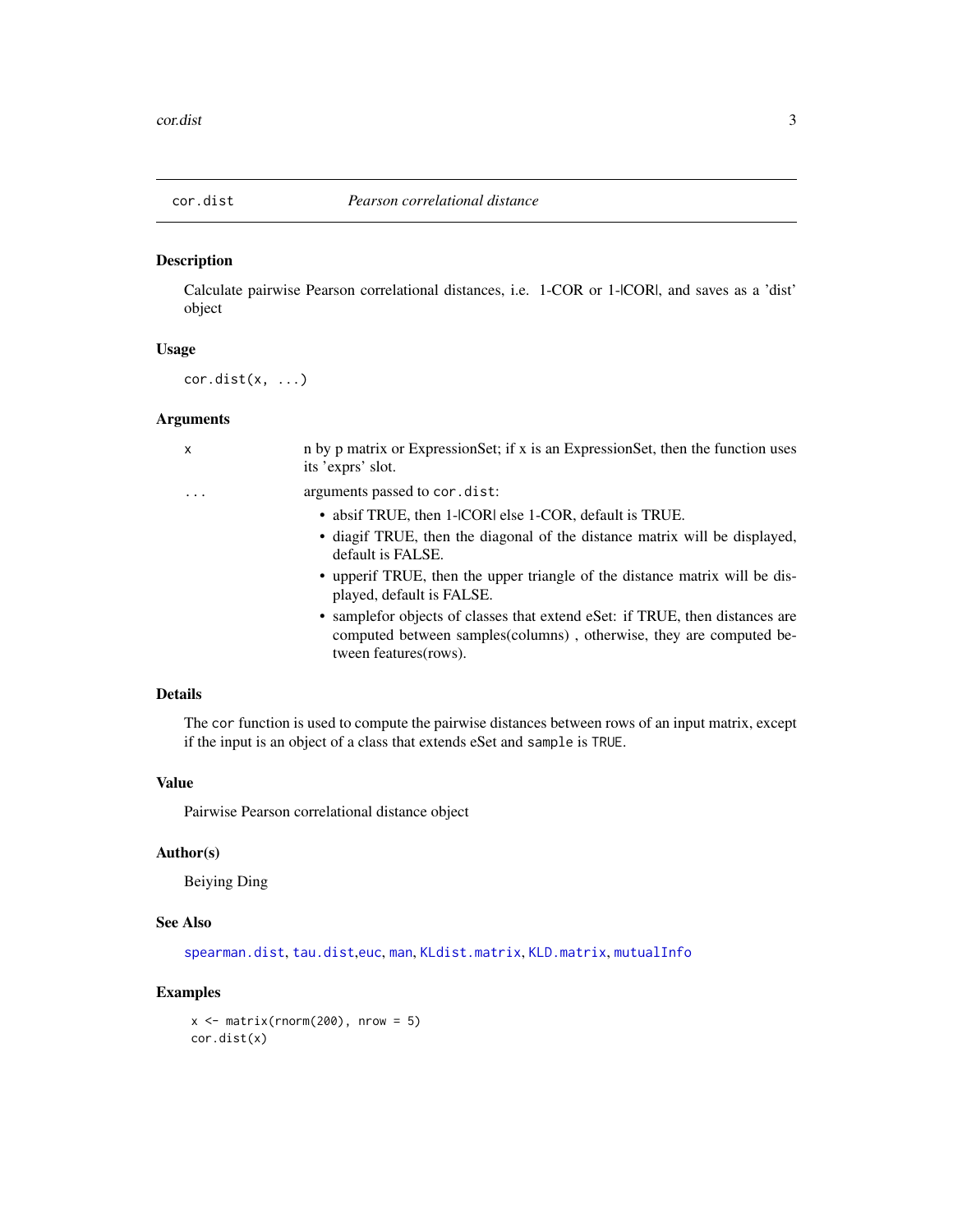<span id="page-3-1"></span><span id="page-3-0"></span>

Calculate pairwise Euclidean distances and saves the result as a 'dist' object

#### Usage

 $euc(x, \ldots)$ 

#### Arguments

| $\mathsf{x}$ | n by p matrix or an object of a class that extends eSet; if x is a matrix, pairwise<br>distances are calculated between the rows of a matrix. If x is an object of a class<br>that extends eSet, the method makes use of the 'exprs' method and pairwise<br>distances are calculated between samples (columns) if sample is TRUE                                                                          |
|--------------|-----------------------------------------------------------------------------------------------------------------------------------------------------------------------------------------------------------------------------------------------------------------------------------------------------------------------------------------------------------------------------------------------------------|
| .            | arguments passed to euc:<br>• diagif TRUE, then the diagonal of the distance matrix will be displayed;<br>default is FALSE.<br>• upperif TRUE, then the upper triangle of the distance matrix will be dis-<br>played; default is FALSE.<br>• sample For objects of classes that extends eset, pairwise distances are cal-<br>culated between samples(columns) if sample is TRUE; default value is<br>TRUE |
|              |                                                                                                                                                                                                                                                                                                                                                                                                           |

#### Details

The method calculates pairwise euclidean distances, assuming that all samples have the same number of observations

#### Value

An object of class dist with the pairwise Euclidean distance between rows except in case of objects of class that extend eSet when sample is TRUE

## Author(s)

Beiying Ding

## See Also

[spearman.dist](#page-8-1), [tau.dist](#page-9-1), [man](#page-6-1),[KLdist.matrix](#page-5-1),[KLD.matrix](#page-4-1), [mutualInfo](#page-7-1)

#### Examples

```
x \le matrix(rnorm(200), nrow = 5)
euc(x)
```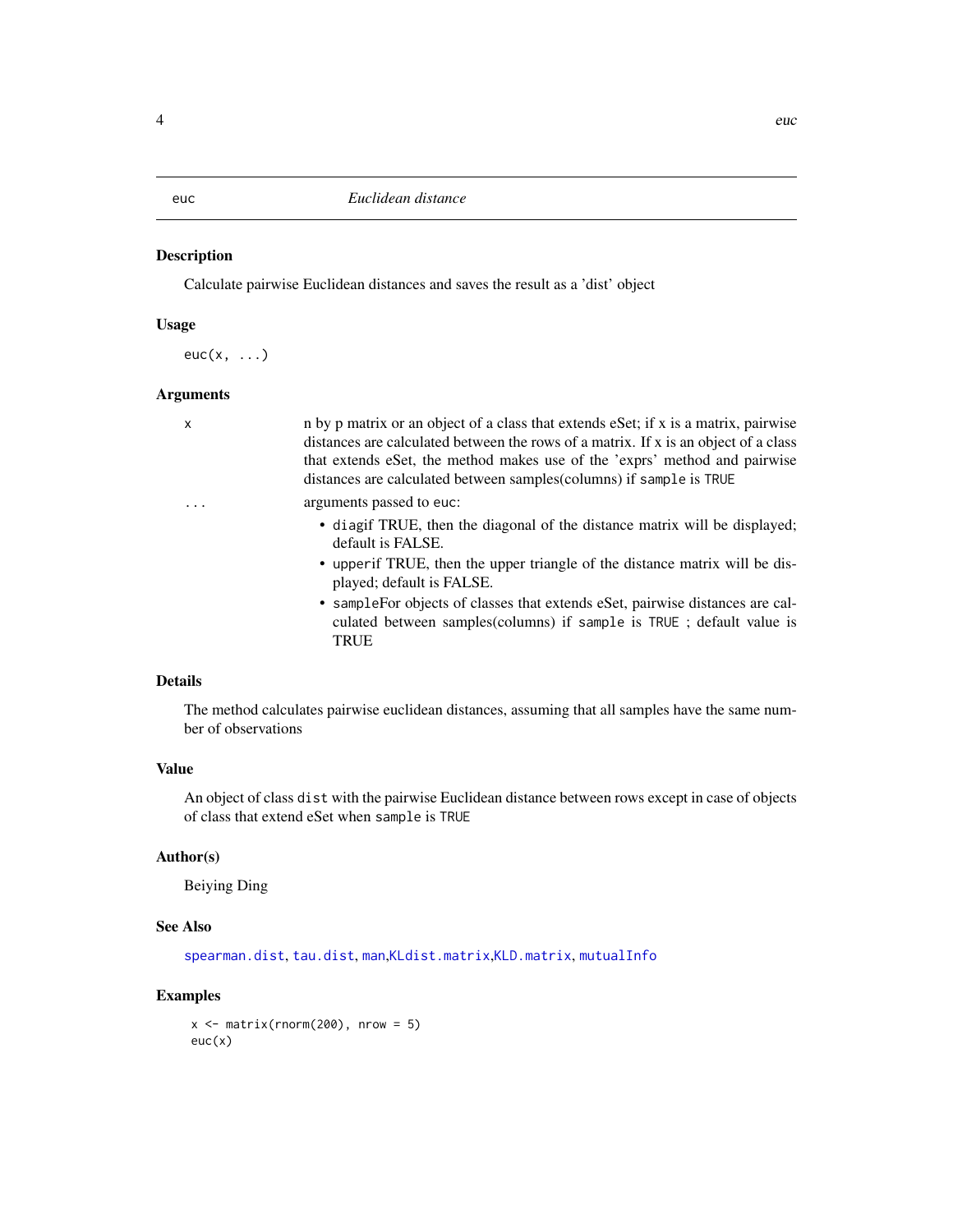<span id="page-4-1"></span><span id="page-4-0"></span>

Calculate KLD by estimating by smoothing  $\log(f(x)/g(x)) * f(x)$  and then integrating.

#### Usage

 $KLD.matrix(x, ...)$ 

#### Arguments

| X | n by p matrix or list or an object of a class that extends eSet; if x is an an object<br>of a class that extends eSet (eg ExpressionSet), then the function works against<br>its 'exprs' slot. |
|---|------------------------------------------------------------------------------------------------------------------------------------------------------------------------------------------------|
| . | arguments passed to KLD. matrix:                                                                                                                                                               |
|   | • methoduse locfit or density to estimate integrand; default is c("locfit",<br>"density")(i.e. both methods).                                                                                  |
|   | • suppupper and lower limits of the integral; default is NULL in which case<br>the limits of the integral are calculated from the range of the data.                                           |
|   | • subdivisions subdivisions for the integration; default is 1000.                                                                                                                              |
|   | • diagif TRUE, then the diagonal of the distance matrix will be displayed;<br>default is FALSE.                                                                                                |
|   | • upper if TRUE, then the upper triangle of the distance matrix will be dis-<br>played; default is FALSE.                                                                                      |
|   | • sample for Expression Set methods: if TRUE, then distances are computed<br>between samples, otherwise, they are computed between genes.                                                      |

## Details

The distance is computed between rows of the input matrix (except if the input is an object of a class that extends eSet and sample is TRUE.

The presumption is that all samples have the same number of observations. The list method is meant for use when samples sizes are unequal.

#### Value

An object of class dist with the pairwise, between rows, Kullback-Leibler distances.

#### Author(s)

Beiying Ding, Vincent Carey

### See Also

[cor.dist](#page-2-1), [spearman.dist](#page-8-1), [tau.dist](#page-9-1), [dist](#page-0-0), [KLdist.matrix](#page-5-1), [mutualInfo](#page-7-1)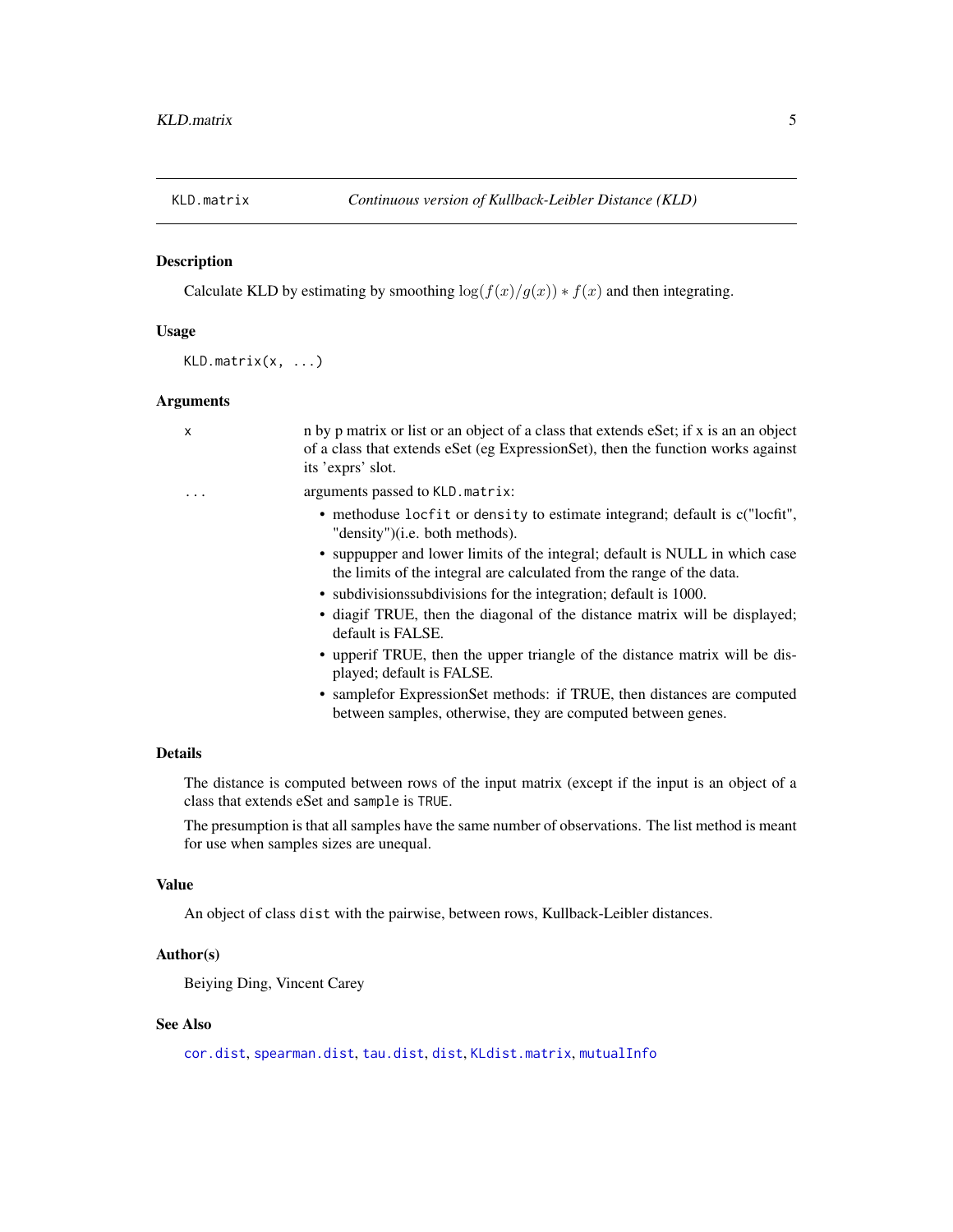#### Examples

```
x \le matrix(rnorm(100), nrow = 5)
KLD.maxrix(x, method = "locfit", supp = range(x))
```
KLdist.matriX *Discrete version of Kullback-Leibler Distance (KLD)*

#### <span id="page-5-1"></span>Description

Calculate the KLD by binning continuous data.

KL distance is calculated using the formula

$$
KLD(f_1(x), f_2(x)) = \sum_{i=1}^{N} f_1(x_i) * \log \frac{f_1(x_i)}{f_2(x_i)}
$$

#### Usage

KLdist.matrix(x, ...)

#### Arguments

| $\mathsf{x}$ | n by p matrix or a list or an object of a class that extends eSet. If x is an object of<br>a class derived from eSet (ExpressionSet,SnpSet etc), then the values returned<br>by the exprs function are used. |
|--------------|--------------------------------------------------------------------------------------------------------------------------------------------------------------------------------------------------------------|
|              | arguments passed to KLdist.matrix:                                                                                                                                                                           |
|              | gridsize the number of grid points used to select the optimal bin width of the<br>histogram used to estimate density. If no value is supplied, the grid size is<br>calculated internally; default is NULL.   |
|              | symmetrize if TRUE, then symmetrize; the default is FALSE.                                                                                                                                                   |
|              | diag if TRUE, then the diagonal of the distance matrix will be displayed; the<br>default is FALSE.                                                                                                           |
|              | upper if TRUE, then the upper triangle of the distance matrix will be displayed;<br>default is FALSE.                                                                                                        |
|              | sample for eSet methods: if TRUE, then the distances are computed between<br>samples, otherwise, between features; the default is TRUE.                                                                      |
|              |                                                                                                                                                                                                              |

#### Details

The data are binned, and then the KL distance between the two discrete distributions is computed and used. The distance is computed between rows of the input matrix (except if the input is an object of a class that extends eSet and sample is TRUE.

The presumption is that all samples have the same number of observations. The list method is meant for use when samples sizes are unequal.

<span id="page-5-0"></span>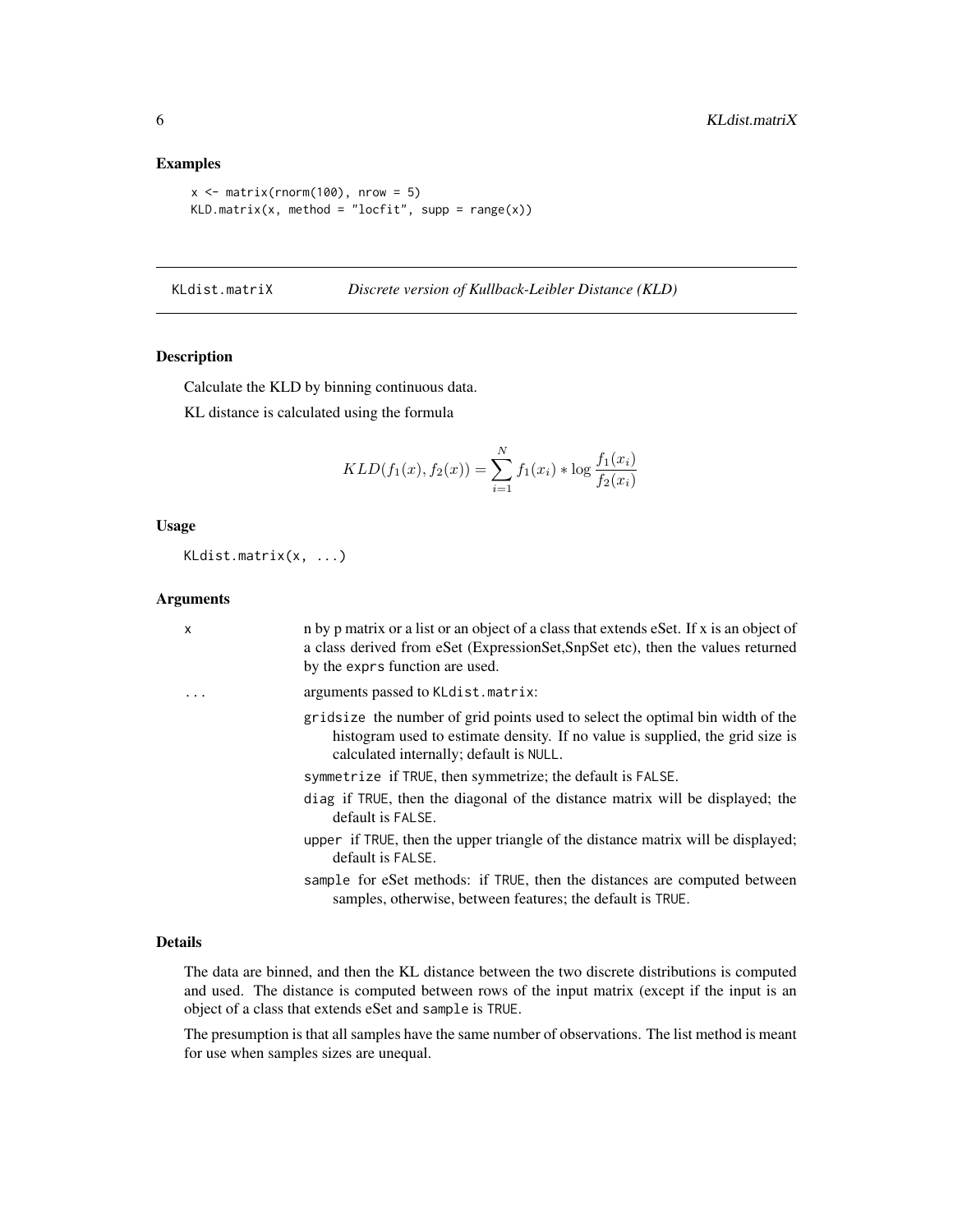<span id="page-6-0"></span> $m$ an  $7$ 

## Value

An object of class dist is returned.

#### Author(s)

Beiying Ding

## See Also

[cor.dist](#page-2-1), [spearman.dist](#page-8-1), [tau.dist](#page-9-1),[euc](#page-3-1), [man](#page-6-1),[KLD.matrix](#page-4-1),[mutualInfo](#page-7-1)

#### Examples

```
x \le matrix(rnorm(100), nrow = 5)
KLdist.matrix(x, symmetrize = TRUE)
```
#### man *Manhattan distance*

#### Description

Calculate pairwise Manhattan distances and saves as a dist object.

#### Usage

 $man(x, \ldots)$ 

#### Arguments

| x                       | n by p matrix or an object of class that extends eSet. If x is an object of class<br>that extends eSet, (eg ExpressionSet) then the function uses its 'exprs' slot. |
|-------------------------|---------------------------------------------------------------------------------------------------------------------------------------------------------------------|
| $\cdot$ $\cdot$ $\cdot$ | arguments passed to man:                                                                                                                                            |
|                         | • diagif TRUE, then the diagonal of the distance matrix will be displayed;<br>default is FALSE.                                                                     |
|                         | • upperif TRUE, then the upper triangle of the distance matrix will be dis-                                                                                         |

#### Details

This is just an interface to dist with the right parameters set.

played; default is FALSE.

#### Value

An instance of the dist class with the pairwise Manhattan distances between the rows of x in case of a matrix or between the features (rows) in case of a class that extends eSet.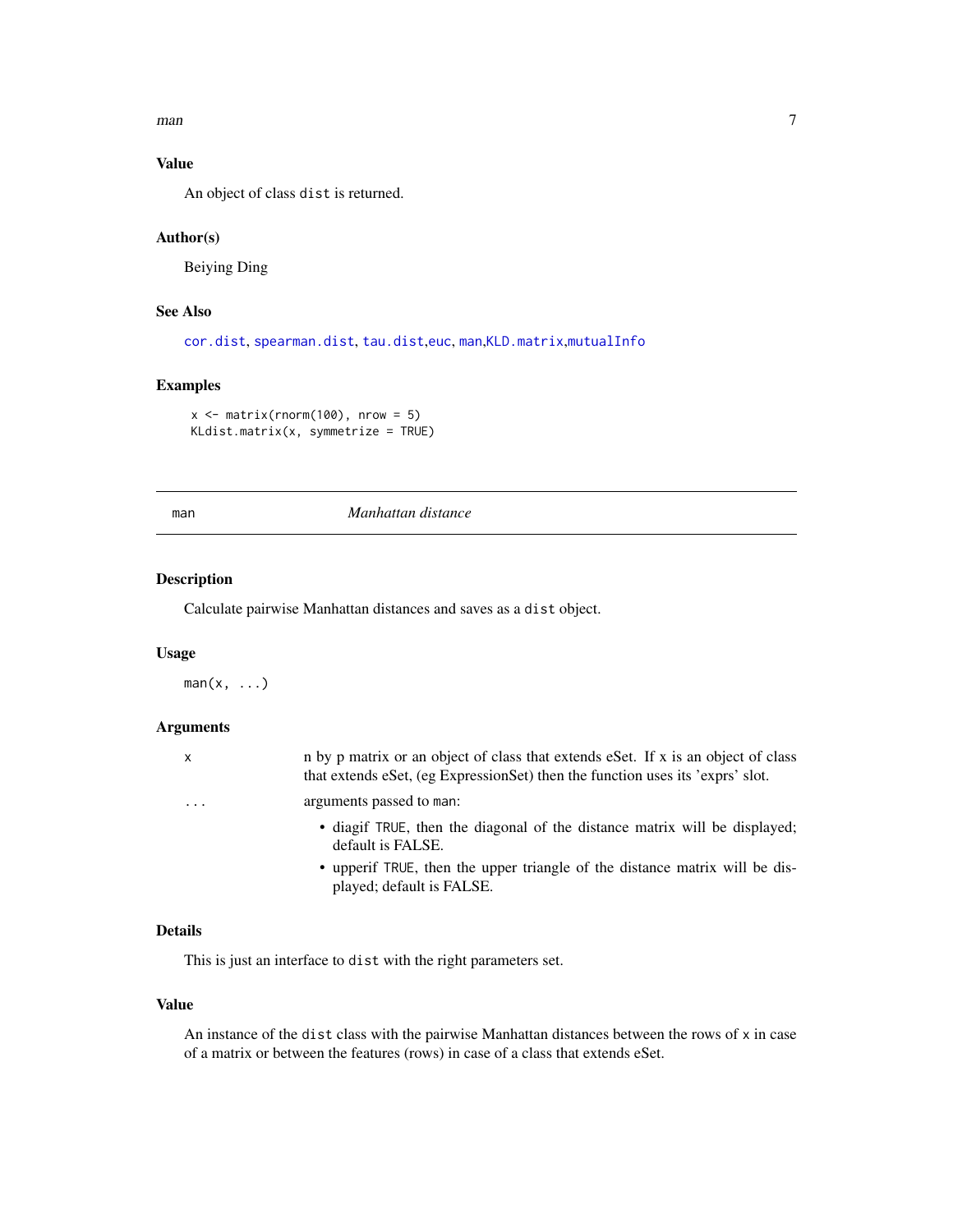#### <span id="page-7-0"></span>Author(s)

Beiying Ding

#### See Also

[cor.dist](#page-2-1), [spearman.dist](#page-8-1), [tau.dist](#page-9-1),[euc](#page-3-1), [KLdist.matrix](#page-5-1), [KLD.matrix](#page-4-1),[mutualInfo](#page-7-1)

## Examples

```
x \le matrix(rnorm(200), nrow = 5)
man(x)
```
<span id="page-7-1"></span>mutualInfo *Mutual Information*

#### Description

Calculate mutual information via binning

#### Usage

mutualInfo(x, ...)  $MIdist(x, \ldots)$ 

#### Arguments

| $\mathsf{x}$ | an n by p matrix or ExpressionSet; if x is an ExpressionSet, then the function<br>uses its 'exprs' slot.                                                                    |
|--------------|-----------------------------------------------------------------------------------------------------------------------------------------------------------------------------|
| $\cdots$     | arguments passed to mutual Info and MIdist:                                                                                                                                 |
|              | • nbinnumber of bins to calculate discrete probabilities; default is 10.<br>• diagif TRUE, then the diagonal of the distance matrix will be displayed;<br>default is FALSE. |
|              | • upperif TRUE, then the upper triangle of the distance matrix will be dis-<br>played; default is FALSE.                                                                    |
|              | • sample for Expression Set methods, if TRUE, then distances are computed<br>between samples, otherwise, between genes.                                                     |

#### Details

For mutual Info each row of  $x$  is divided into nbin groups and then the mutual information is computed, treating the data as if they were discrete.

For MIdist we use the transformation proposed by Joe (1989),  $\delta^* = (1 - \exp(-2\delta))^{1/2}$  where  $\delta$ is the mutual information. The MIdist is then  $1 = \delta^*$ . Joe argues that this measure is then similar to Kendall's tau, [tau.dist](#page-9-1).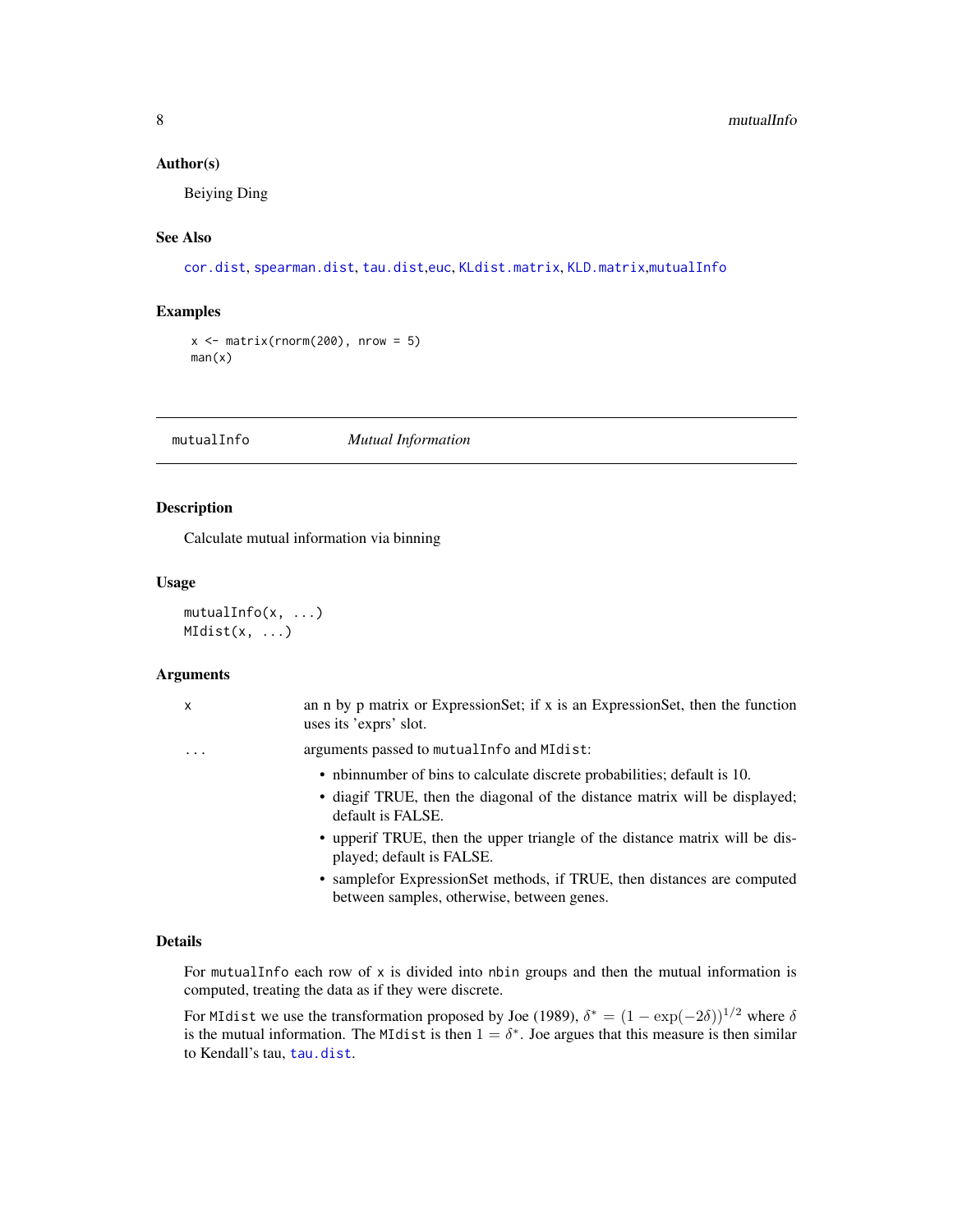#### <span id="page-8-0"></span>spearman.dist 9

## Value

An object of class dist which contains the pairwise distances.

#### Author(s)

Robert Gentleman

#### References

H. Joe, Relative Entropy Measures of Multivariate Dependence, JASA, 1989, 157-164.

#### See Also

[dist](#page-0-0), [KLdist.matrix](#page-5-1), [cor.dist](#page-2-1), [KLD.matrix](#page-4-1)

#### Examples

 $x \le$  matrix(rnorm(100), nrow = 5)  $mutualInfo(x, nbin = 3)$ 

<span id="page-8-1"></span>spearman.dist *Spearman correlational distance*

#### Description

Calculate pairwise Spearman correlational distances, i.e. 1-SPEAR or 1-|SPEAR|, for all rows of a matrix and return a dist object.

#### Usage

spearman.dist(x, ...)

#### Arguments

| $\mathsf{x}$ | n by p matrix or Expression Set; if x is an Expression Set, then the function uses<br>its 'exprs' slot.                                                       |
|--------------|---------------------------------------------------------------------------------------------------------------------------------------------------------------|
| .            | arguments passed to spearman.dist:                                                                                                                            |
|              | • absif TRUE, then 1-SPEARI else 1-SPEAR; default is TRUE.<br>• diagif TRUE, then the diagonal of the distance matrix will be displayed;<br>default is FALSE. |
|              | • upperif TRUE, then the upper triangle of the distance matrix will be dis-<br>played; default is FALSE.                                                      |
|              | • sample for the Expression Set method: if TRUE (the default), then distances<br>are computed between samples.                                                |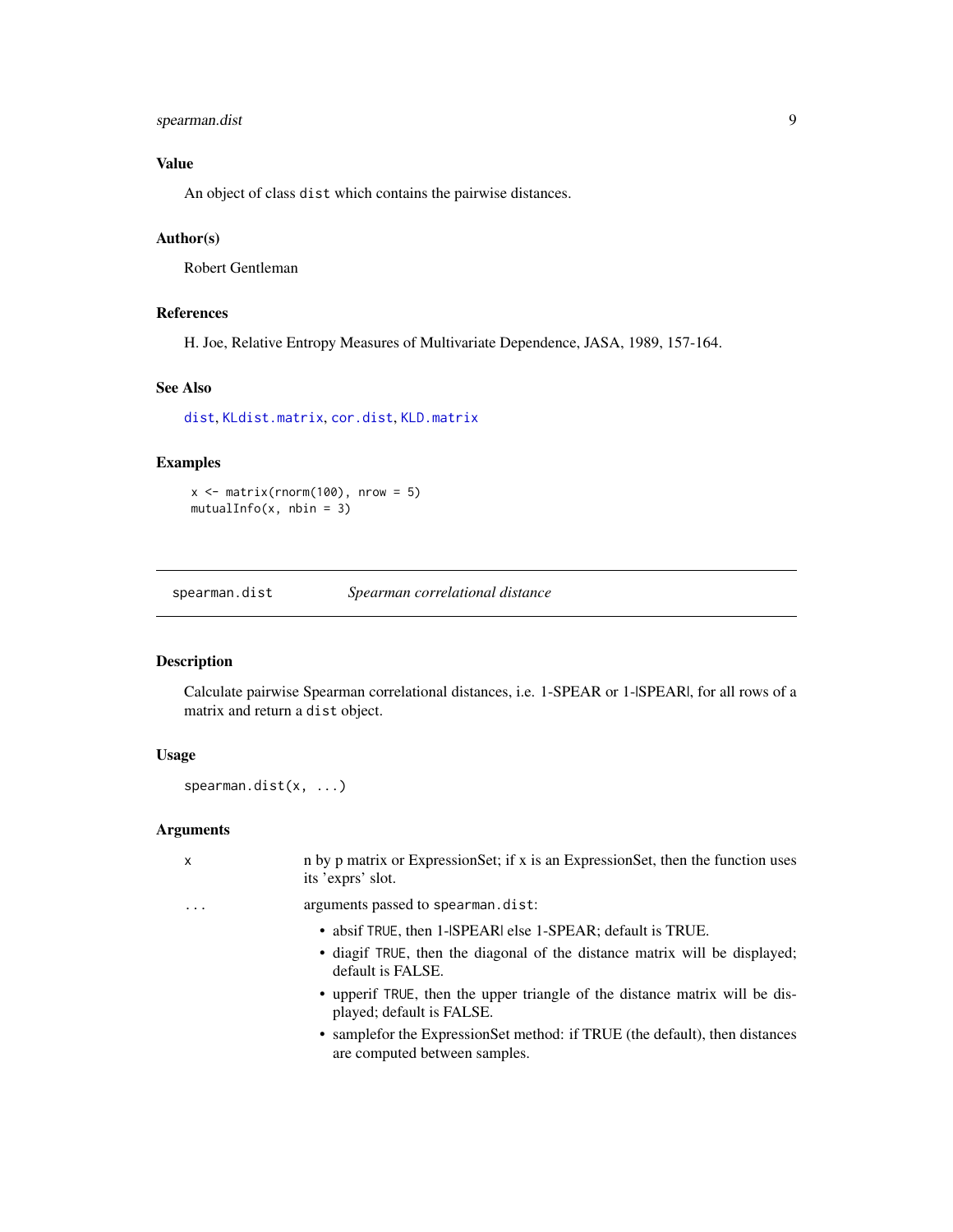## <span id="page-9-0"></span>Details

We call cor with the appropriate arguments to compute the row-wise correlations.

#### Value

One minus the Spearman correlation, between rows of x, are returned, as an instance of the dist class.

#### Author(s)

Beiying Ding

#### See Also

[cor.dist](#page-2-1), [tau.dist](#page-9-1), [euc](#page-3-1), [man](#page-6-1), [KLdist.matrix](#page-5-1), [KLD.matrix](#page-4-1), [mutualInfo](#page-7-1), [dist](#page-0-0)

#### Examples

 $x \le$  matrix(rnorm(200), nrow = 5) spearman.dist(x)

<span id="page-9-1"></span>tau.dist *Kendall's tau correlational distance*

#### Description

Calculate pairwise Kendall's tau correlational distances, i.e. 1-TAU or 1-|TAU|, for all rows of the input matrix and return an instance of the dist class.

## Usage

tau.dist $(x, \ldots)$ 

#### Arguments

| X | n by p matrix or Expression Set; if x is an Expression Set, then the function uses<br>its 'exprs' slot.        |
|---|----------------------------------------------------------------------------------------------------------------|
| . | arguments passed to tau.dist:                                                                                  |
|   | • absif TRUE, then 1-ITAU else 1-TAU; default is TRUE.                                                         |
|   | • diagif TRUE, then the diagonal of the distance matrix will be displayed;<br>default is FALSE.                |
|   | • upper if TRUE, then the upper triangle of the distance matrix will be dis-<br>played; default is FALSE.      |
|   | • sample for the Expression Set method: if TRUE (the default), then distances<br>are computed between samples. |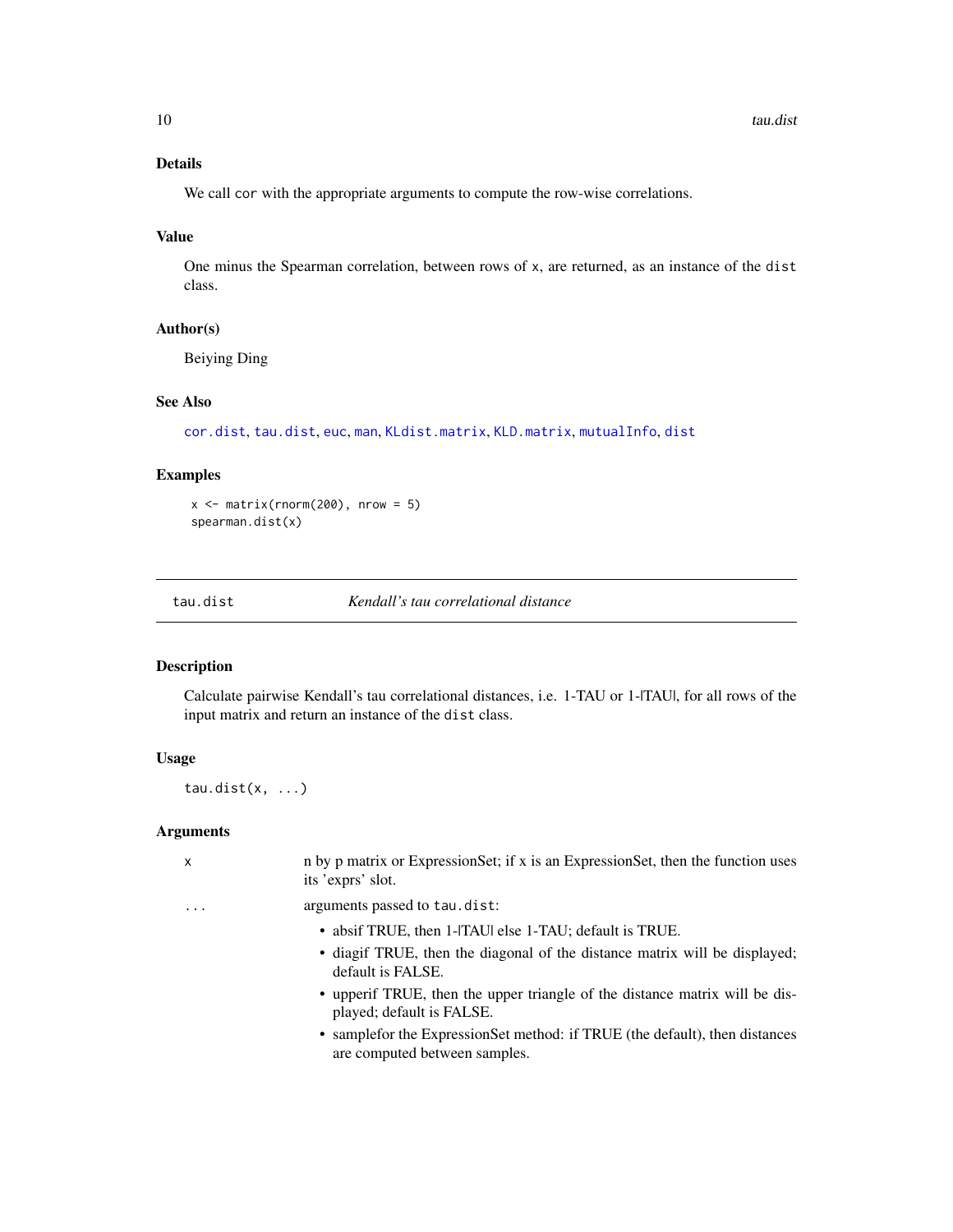<span id="page-10-0"></span>tau.dist 11

## Details

Row-wise correlations are computed by calling the cor function with the appropriate arguments.

#### Value

One minus the row-wise Kendall's tau correlations are returned as an instance of the dist class. Note that this can be extremely slow for large data sets.

#### Author(s)

Beiying Ding

#### See Also

[cor.dist](#page-2-1), [spearman.dist](#page-8-1), [euc](#page-3-1), [man](#page-6-1), [KLdist.matrix](#page-5-1), [KLD.matrix](#page-4-1), [mutualInfo](#page-7-1)

## Examples

 $x \le$  matrix(rnorm(200), nrow = 5) tau.dist(x)